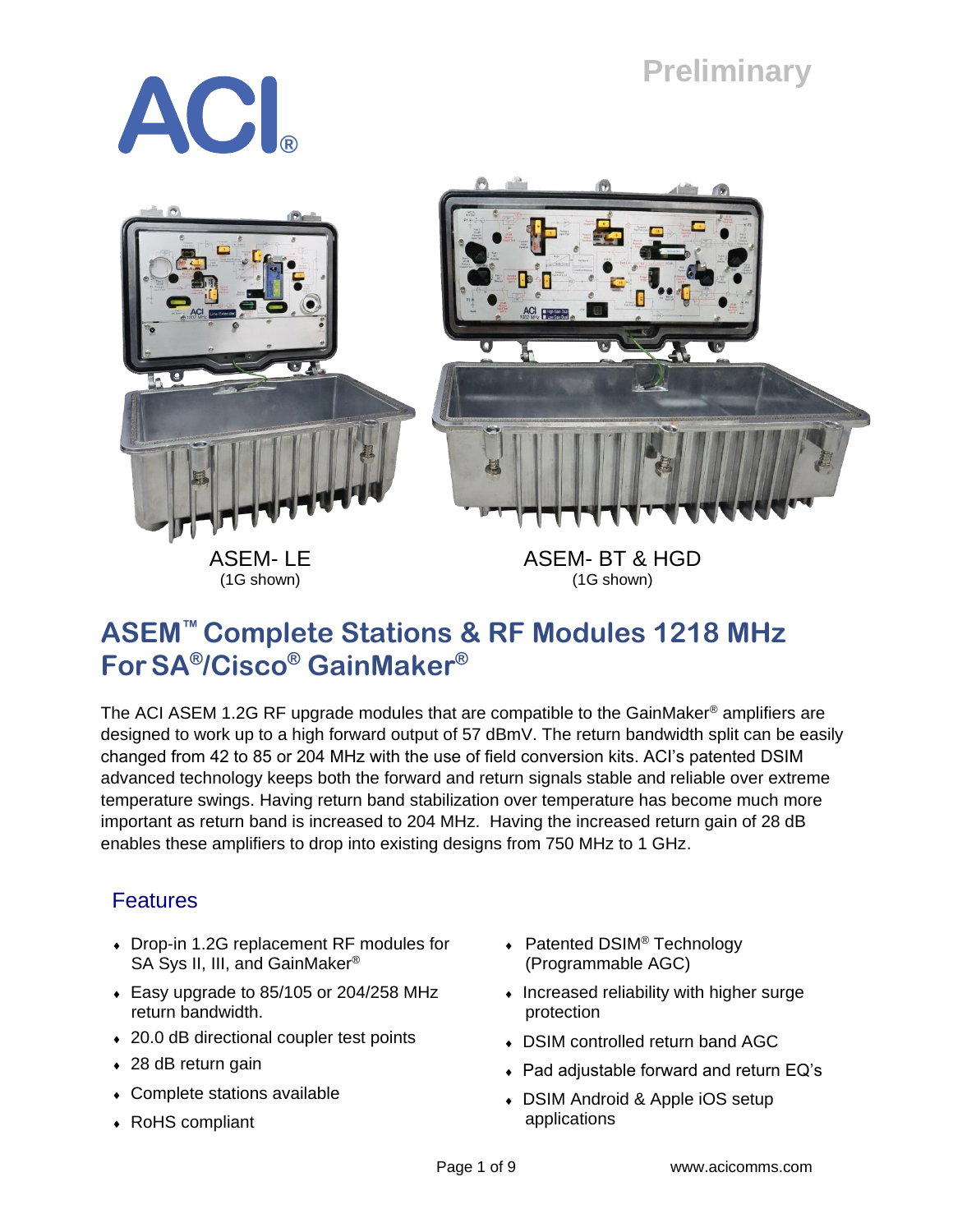### **BLOCK DIAGRAMS**

### **ASEM-Balanced Triple**



Balanced Triple (BT) 1218 MHz GaN Amplifier Block Diagram

Note:

1. Forward gain stated at 1218 MHz with AGC. Reverse gain stated at 42, 85 or 204 MHz.

### **ASEM-High Gain Dual**



High Dual (HGD) 1218 MHz GaN Amplifier Block Diagram

Note:

1. Forward gain stated at 1218 MHz with AGC. Reverse gain stated at 42, 85 or 204 MHz.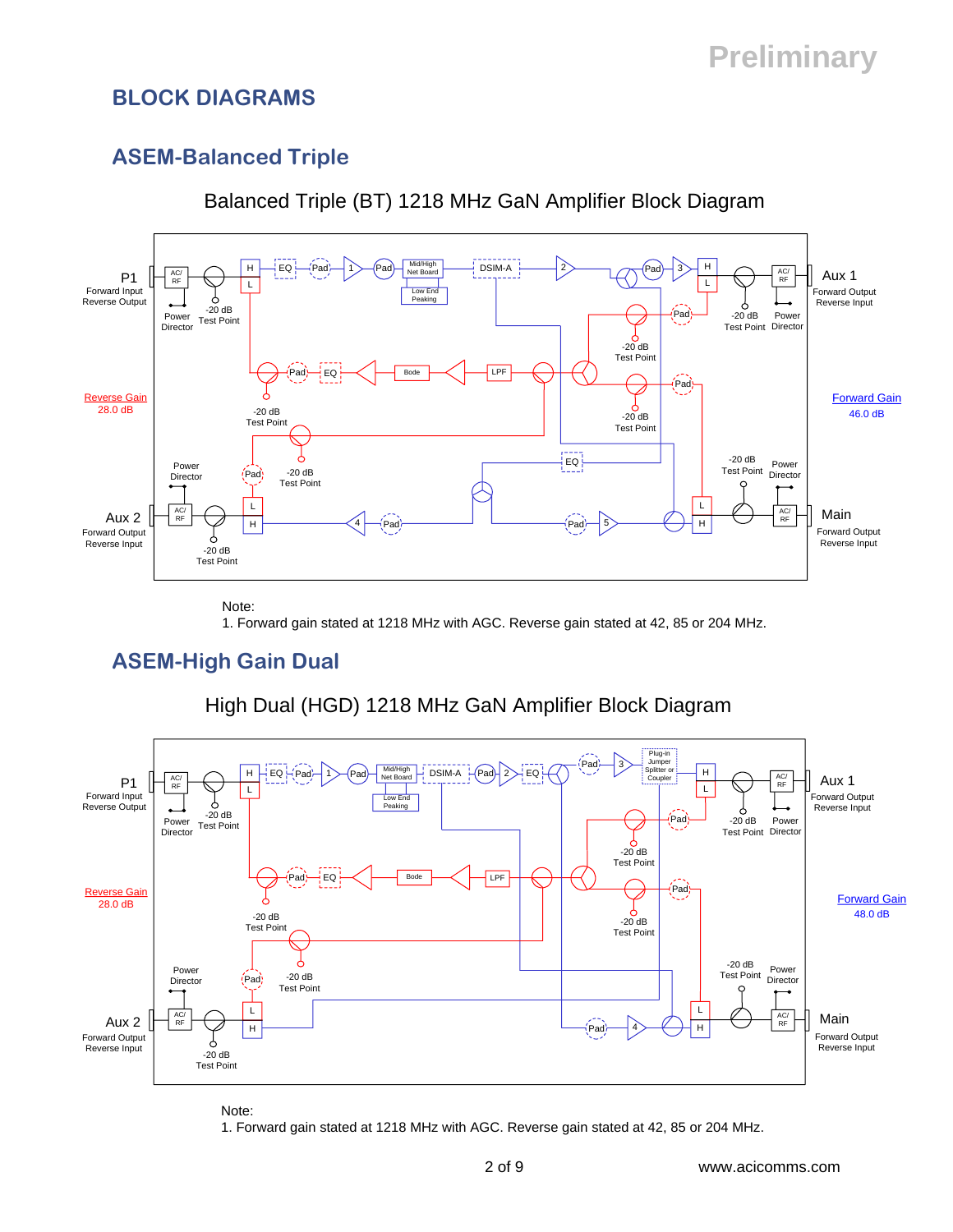# **Preliminary**

### **ASEM-One Output Line Extender**



#### Line Extender (LE) 1218 MHz GaN Amplifier Block Diagram

Note:

1. Forward gain stated at 1218 MHz with AGC. Reverse gain stated at 42, 85 or 204 MHz.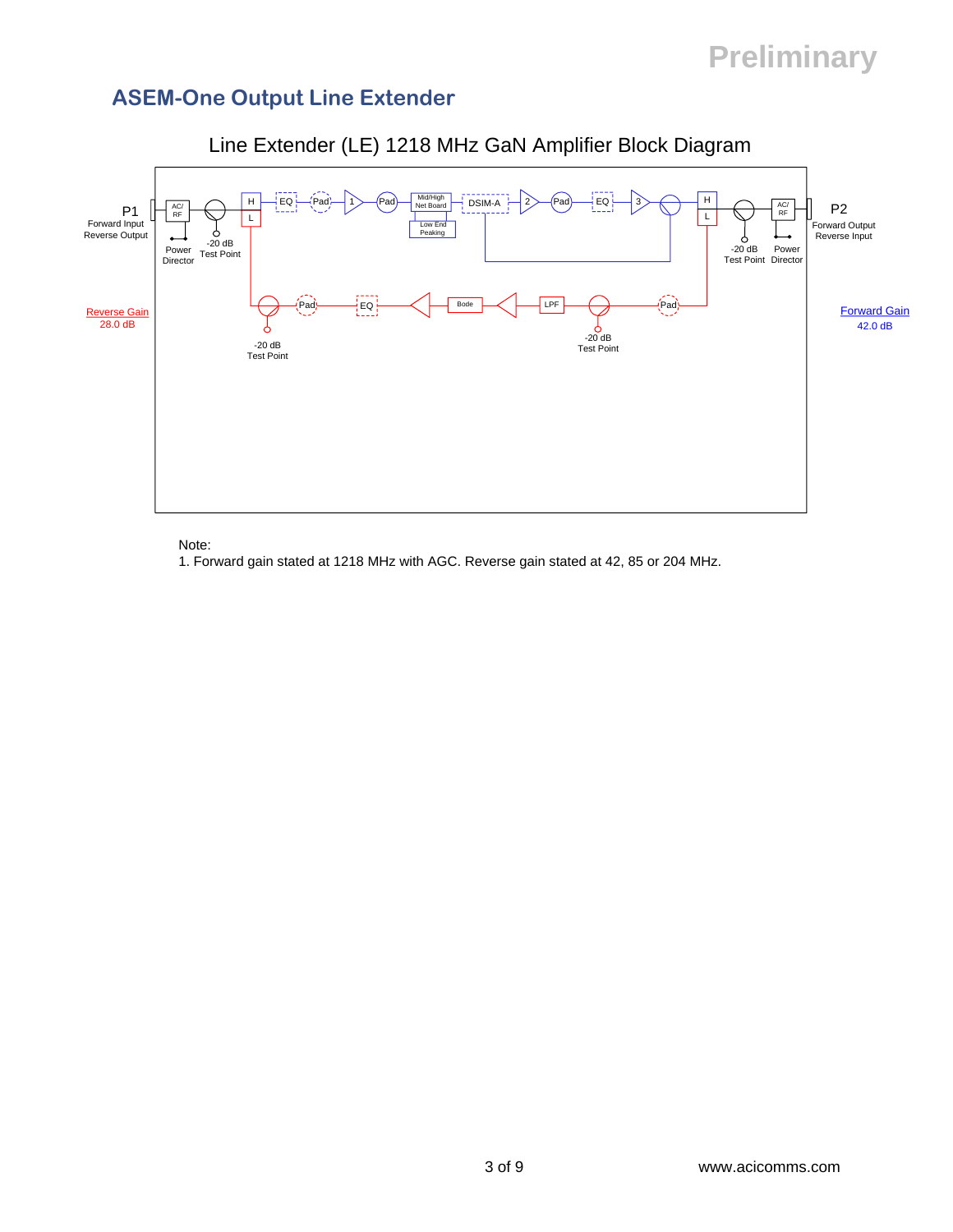## **STATION SPECIFICATIONS 42/53 MHz Split**

| STATION PARAMETERS:                     | 1218 MHz 42-53 MHz Split                                                                                   |              |                                 |                                          | <b>ASEM FOR CISCO GainMaker RF Modules</b><br>1218 MHz |  |  |
|-----------------------------------------|------------------------------------------------------------------------------------------------------------|--------------|---------------------------------|------------------------------------------|--------------------------------------------------------|--|--|
|                                         | <b>CONDITIONS</b>                                                                                          | <b>UNITS</b> |                                 | <b>SPECIFICATIONS</b>                    |                                                        |  |  |
| Housing passband                        |                                                                                                            | <b>MHz</b>   |                                 | 5 to 1218                                |                                                        |  |  |
| Max AC current                          | Continuous                                                                                                 | Amps         |                                 | 15                                       |                                                        |  |  |
| Max AC current                          | Surge                                                                                                      | Amps         |                                 | 25                                       |                                                        |  |  |
|                                         | Time domain @                                                                                              |              |                                 | 65 @ 5-42 MHz                            |                                                        |  |  |
| Hum modulation                          | rated current above                                                                                        | -dBc         |                                 | 65 @ 54-1218 MHz                         |                                                        |  |  |
| <b>Return loss</b>                      | Any port, worst case                                                                                       | dB           |                                 | 16.0                                     |                                                        |  |  |
| <b>Test Points</b>                      |                                                                                                            |              |                                 |                                          |                                                        |  |  |
| Frequency range                         |                                                                                                            | <b>MHz</b>   |                                 | 5 to 42 (Reverse) / 54 to 1218 (Forward) |                                                        |  |  |
| Test point type                         | Directional coupler                                                                                        | N/A          |                                 |                                          |                                                        |  |  |
| Test point level                        | Forward & reverse                                                                                          | -dB          |                                 | 20.0                                     |                                                        |  |  |
| Test point accuracy                     | Forward & reverse                                                                                          | ±dB          |                                 | 0.75                                     |                                                        |  |  |
| <b>Station Slope</b>                    |                                                                                                            |              | LE.<br><b>BT</b><br><b>HGD</b>  |                                          |                                                        |  |  |
| <b>Operatinal Slope (Tilt)</b>          | @ 54 / 550 / 1218 MHz                                                                                      | dВ           | 0/8.1/19.0                      | 0/8.1/19.0                               | 0/8.1/19.0                                             |  |  |
| Slope control type                      | Cable equalizers                                                                                           | dB           |                                 | Plug-in Pad Adjustable EQ's              |                                                        |  |  |
| Slope control range                     | Includes cable equivalent                                                                                  | dB           |                                 | $-12$ to $+22$                           |                                                        |  |  |
| Slope control steps                     | Equalizer value steps                                                                                      | dB           |                                 | 1.0                                      |                                                        |  |  |
| <b>Station Group Delay</b>              |                                                                                                            |              |                                 |                                          |                                                        |  |  |
| Group delay                             | Channel 2 (Std)                                                                                            |              |                                 | 37                                       |                                                        |  |  |
| Group delay                             | Channel 3                                                                                                  | nSec/        |                                 | 16                                       |                                                        |  |  |
| Group delay                             | Channel 4                                                                                                  | 3.58 MHz     |                                 | 10                                       |                                                        |  |  |
| Group delay                             | Channel $5 >$                                                                                              |              |                                 | 3                                        |                                                        |  |  |
| <b>AGC</b>                              |                                                                                                            |              |                                 | DSIM-A Single Pilot Channel AGC          |                                                        |  |  |
| Pilot Channel Type                      | Up to 1002 MHz                                                                                             | N/A          |                                 | NTSC Analog or QAM                       |                                                        |  |  |
|                                         |                                                                                                            | dB           |                                 | System compensation input change         |                                                        |  |  |
| <b>Compensation Range</b>               |                                                                                                            |              |                                 | +4.0/-8.0 @ 1218 MHz                     |                                                        |  |  |
| Accuracy                                |                                                                                                            | ±dB          |                                 | 0.5                                      |                                                        |  |  |
| Nominal loss                            | @ 77 ºF (25 °C)                                                                                            | dB           |                                 | 6.25                                     |                                                        |  |  |
| Configuration                           |                                                                                                            |              | <b>BT</b>                       | <b>HGD</b>                               | LE.                                                    |  |  |
| <b>Operational Specifications</b>       |                                                                                                            |              |                                 |                                          |                                                        |  |  |
| Station passband                        |                                                                                                            | <b>MHz</b>   |                                 | 54 to 1218                               |                                                        |  |  |
| <b>Station flatness</b>                 | Normalized w / 0 dB slope                                                                                  | ±dB          | 0.5                             | 0.5                                      | 0.3                                                    |  |  |
| Gain - With DSIM AGC                    | +1.0 / -0 @ 1218 MHz                                                                                       | dB           | 46.0                            | 48.0                                     | 42.0                                                   |  |  |
|                                         |                                                                                                            |              | 496 MHz analog channel loading, |                                          |                                                        |  |  |
|                                         | 79 channels + 660 MHz digital channel loading, 256 QAM at -6 dBc relative to its associated visual carrier |              |                                 |                                          |                                                        |  |  |
| <b>Station Output Levels</b>            |                                                                                                            |              | <b>BT</b>                       | <b>HGD</b>                               | LE.                                                    |  |  |
| Output Level @<br>1218 MHz              |                                                                                                            |              | 57.0                            | 57.0                                     | 57.0                                                   |  |  |
| 1002 MHz                                |                                                                                                            | dBmV         | 53.5                            | 53.5                                     | 53.5<br>46.1                                           |  |  |
| 550 MHz                                 |                                                                                                            |              |                                 | 46.1<br>46.1                             |                                                        |  |  |
| 54 MHz                                  |                                                                                                            |              | 38.0                            | 38.0<br>38.0                             |                                                        |  |  |
| Reference Output Slope (Tilit)          | 54-1218MHz                                                                                                 | dB           |                                 | 19.0                                     |                                                        |  |  |
| <b>Station Noise Figure</b>             |                                                                                                            |              |                                 |                                          |                                                        |  |  |
| Station noise figure (w / EQ)           | Typ. @ 54 to 1002 MHz<br>Typ. @ 1218 MHz                                                                   |              | 9.0<br>9.5                      | 9.0<br>9.5                               | 9.0<br>10.0                                            |  |  |
| <b>Station Distortions (Worse Case)</b> |                                                                                                            | dB           |                                 |                                          |                                                        |  |  |
| Composite Triple Beat (CTB)             |                                                                                                            | -dBc         | 67                              | 67                                       | 67                                                     |  |  |
| Cross Modulation (XMOD)                 |                                                                                                            | -dBc         | 65                              | 65                                       | 64                                                     |  |  |
| Composite Second Order (CSO -)          |                                                                                                            | -dBc         | 67                              | 67                                       | 67                                                     |  |  |
| Composite Second Order (CSO +)          |                                                                                                            | -dBc         | 67                              | 67                                       | 67                                                     |  |  |
| MER                                     |                                                                                                            | -dBc         | $\geq 40$                       | $\geq 40$                                | $\geq 40$                                              |  |  |
| <b>BER</b>                              |                                                                                                            | -dBc         | $≤ 1 x 10-9$                    | $\leq 1 \times 10^{-9}$                  | $\leq$ 1 x 10 $^9$                                     |  |  |
|                                         |                                                                                                            |              |                                 |                                          |                                                        |  |  |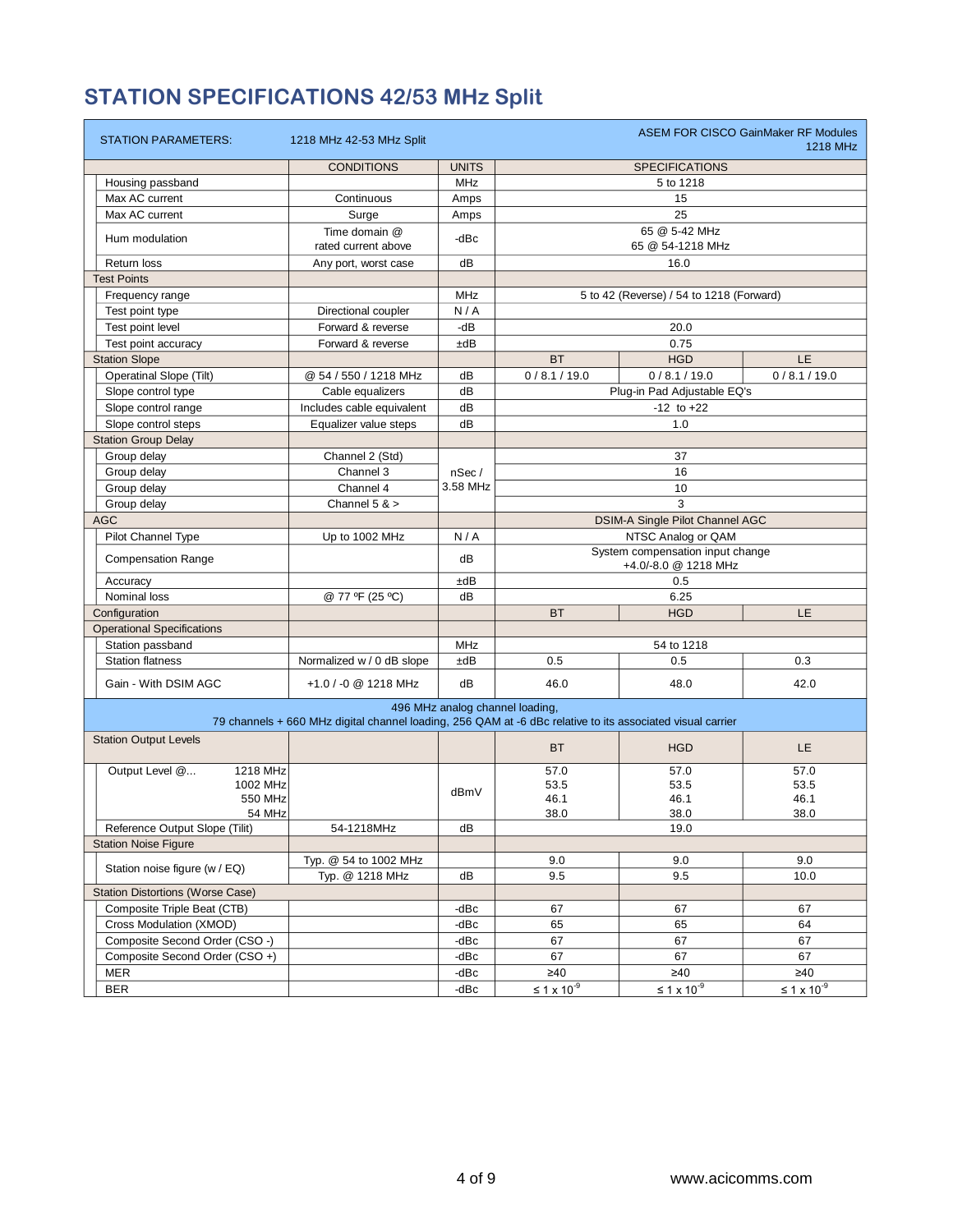## **STATION SPECIFICATIONS 85/105 MHz Split**

| <b>STATION PARAMETERS:</b>              | 1218 MHz 85-105 MHz Split                                                                                  |              |                                |                                           | <b>ASEM FOR CISCO GainMaker RF Modules</b><br>1218 MHz |  |  |  |  |
|-----------------------------------------|------------------------------------------------------------------------------------------------------------|--------------|--------------------------------|-------------------------------------------|--------------------------------------------------------|--|--|--|--|
|                                         | <b>CONDITIONS</b>                                                                                          | <b>UNITS</b> |                                | <b>SPECIFICATIONS</b>                     |                                                        |  |  |  |  |
| Housing passband                        |                                                                                                            | <b>MHz</b>   |                                | 5 to 1218                                 |                                                        |  |  |  |  |
| Max AC current                          | Continuous                                                                                                 | Amps         |                                | 15                                        |                                                        |  |  |  |  |
| Max AC current                          | Surge                                                                                                      | Amps         |                                | 25                                        |                                                        |  |  |  |  |
|                                         | Time domain @                                                                                              |              |                                | 65 @ 5-85 MHz                             |                                                        |  |  |  |  |
| Hum modulation                          | rated current above                                                                                        | -dBc         |                                | 65 @ 105-1218 MHz                         |                                                        |  |  |  |  |
| <b>Return loss</b>                      | Any port, worst case                                                                                       | dB           |                                | 16.0                                      |                                                        |  |  |  |  |
| <b>Test Points</b>                      |                                                                                                            |              |                                |                                           |                                                        |  |  |  |  |
| Frequency range                         |                                                                                                            | <b>MHz</b>   |                                | 5 to 85 (Reverse) / 105 to 1218 (Forward) |                                                        |  |  |  |  |
| Test point type                         | Directional coupler                                                                                        | N/A          |                                |                                           |                                                        |  |  |  |  |
| Test point level                        | Forward & reverse                                                                                          | -dB          |                                | 20.0                                      |                                                        |  |  |  |  |
| Test point accuracy                     | Forward & reverse                                                                                          | ±dB          |                                | 0.75                                      |                                                        |  |  |  |  |
| <b>Station Slope</b>                    |                                                                                                            |              | <b>BT</b>                      | <b>HGD</b>                                | <b>LE</b>                                              |  |  |  |  |
| <b>Operational Slope (Tilt)</b>         | @ 105 / 550 / 1218 MHz                                                                                     | dB           | 0/7.2/18.0                     | 0/7.2/18.0                                | 0/7.2/18.0                                             |  |  |  |  |
| Slope control type                      | Cable equalizers                                                                                           | dB           |                                | Plug-in Pad Adjustable EQ's               |                                                        |  |  |  |  |
| Slope control range                     | Includes cable equivalent                                                                                  | dB           |                                | $-12$ to $+22$                            |                                                        |  |  |  |  |
| Slope control steps                     | Equalizer value steps                                                                                      | dB           |                                | 1.0                                       |                                                        |  |  |  |  |
| <b>Station Group Delay</b>              |                                                                                                            |              |                                |                                           |                                                        |  |  |  |  |
| Group delay                             | Channel A-2                                                                                                |              |                                | 30                                        |                                                        |  |  |  |  |
| Group delay                             | Channel A-1                                                                                                | nSec/        | 16                             |                                           |                                                        |  |  |  |  |
| Group delay                             | Channel 14                                                                                                 | 3.58 MHz     |                                | 10                                        |                                                        |  |  |  |  |
| Group delay                             | Channel 15 & up                                                                                            |              | 3                              |                                           |                                                        |  |  |  |  |
| <b>AGC</b>                              |                                                                                                            |              |                                | <b>DSIM-A Single Pilot Channel AGC</b>    |                                                        |  |  |  |  |
| Pilot Channel Type                      | Up to 1002 MHz                                                                                             | N/A          | NTSC Analog or QAM             |                                           |                                                        |  |  |  |  |
|                                         |                                                                                                            | dB           |                                | System compensation input change          |                                                        |  |  |  |  |
| <b>Compensation Range</b>               |                                                                                                            |              |                                | +4.0/-8.0 @ 1218 MHz                      |                                                        |  |  |  |  |
| Accuracy                                |                                                                                                            | ±dB          |                                | 0.5                                       |                                                        |  |  |  |  |
| Nominal loss                            | @ 77 °F (25 °C)                                                                                            | dB           |                                | 6.25                                      |                                                        |  |  |  |  |
| Configuration                           |                                                                                                            |              | <b>BT</b>                      | <b>HGD</b>                                | LE.                                                    |  |  |  |  |
| <b>Operational Specifications</b>       |                                                                                                            |              |                                |                                           |                                                        |  |  |  |  |
| Station passband                        |                                                                                                            | <b>MHz</b>   |                                | 105 to 1218                               |                                                        |  |  |  |  |
| <b>Station flatness</b>                 | Normalized w / 0 dB slope                                                                                  | ±dB          | 0.5                            | 0.5                                       | 0.35                                                   |  |  |  |  |
| Gain - With DSIM AGC                    | +1.0 / -0 @ 1218 MHz                                                                                       | dB           | 46.0                           | 48.0                                      | 42.0                                                   |  |  |  |  |
|                                         |                                                                                                            |              | 442 MHz analog channel loading |                                           |                                                        |  |  |  |  |
|                                         | 74 channels + 660 MHz digital channel loading, 256 QAM at -6 dBc relative to its associated visual carrier |              |                                |                                           |                                                        |  |  |  |  |
| <b>Station Output Levels</b>            |                                                                                                            |              | <b>BT</b>                      | <b>HGD</b>                                | LE.                                                    |  |  |  |  |
| Output Level @<br>1218 MHz              |                                                                                                            |              | 57.0                           | 57.0                                      | 57.0                                                   |  |  |  |  |
| 1002 MHz                                |                                                                                                            | dBmV         | 53.5<br>53.5                   |                                           | 53.5                                                   |  |  |  |  |
| 550 MHz                                 |                                                                                                            |              | 46.2                           | 46.2                                      | 46.2                                                   |  |  |  |  |
| 105 MHz                                 |                                                                                                            |              | 39.0                           | 39.0                                      | 39.0                                                   |  |  |  |  |
| Reference Output Slope (Tilit)          | 105-1218MHz                                                                                                | dB           |                                | 18.0                                      |                                                        |  |  |  |  |
| <b>Station Noise Figure</b>             |                                                                                                            |              |                                |                                           |                                                        |  |  |  |  |
| Station noise figure (w / EQ)           | Typ. @ 105 to 1002 MHz                                                                                     |              | 9.0                            | 9.0                                       | 9.0                                                    |  |  |  |  |
|                                         | Typ. @ 1218 MHz                                                                                            | dB           | 9.5                            | 9.5                                       | 10.0                                                   |  |  |  |  |
| <b>Station Distortions (Worse Case)</b> |                                                                                                            |              |                                |                                           |                                                        |  |  |  |  |
| Composite Triple Beat (CTB)             |                                                                                                            | -dBc         | 67                             | 67                                        | 67                                                     |  |  |  |  |
| Cross Modulation (XMOD)                 |                                                                                                            | -dBc         | 65                             | 65                                        | 64                                                     |  |  |  |  |
| Composite Second Order (CSO -)          |                                                                                                            | -dBc         | 67                             | 67                                        | 67                                                     |  |  |  |  |
| Composite Second Order (CSO +)          |                                                                                                            | -dBc         | 67                             | 67                                        | 67                                                     |  |  |  |  |
| MER                                     |                                                                                                            | -dBc         | $\geq 40$                      | $\geq 40$                                 | $\geq 40$                                              |  |  |  |  |
| <b>BER</b>                              |                                                                                                            | -dBc         | $\leq 1 \times 10^{-9}$        | $≤ 1 × 10-9$                              | $\leq$ 1 x 10 $^9$                                     |  |  |  |  |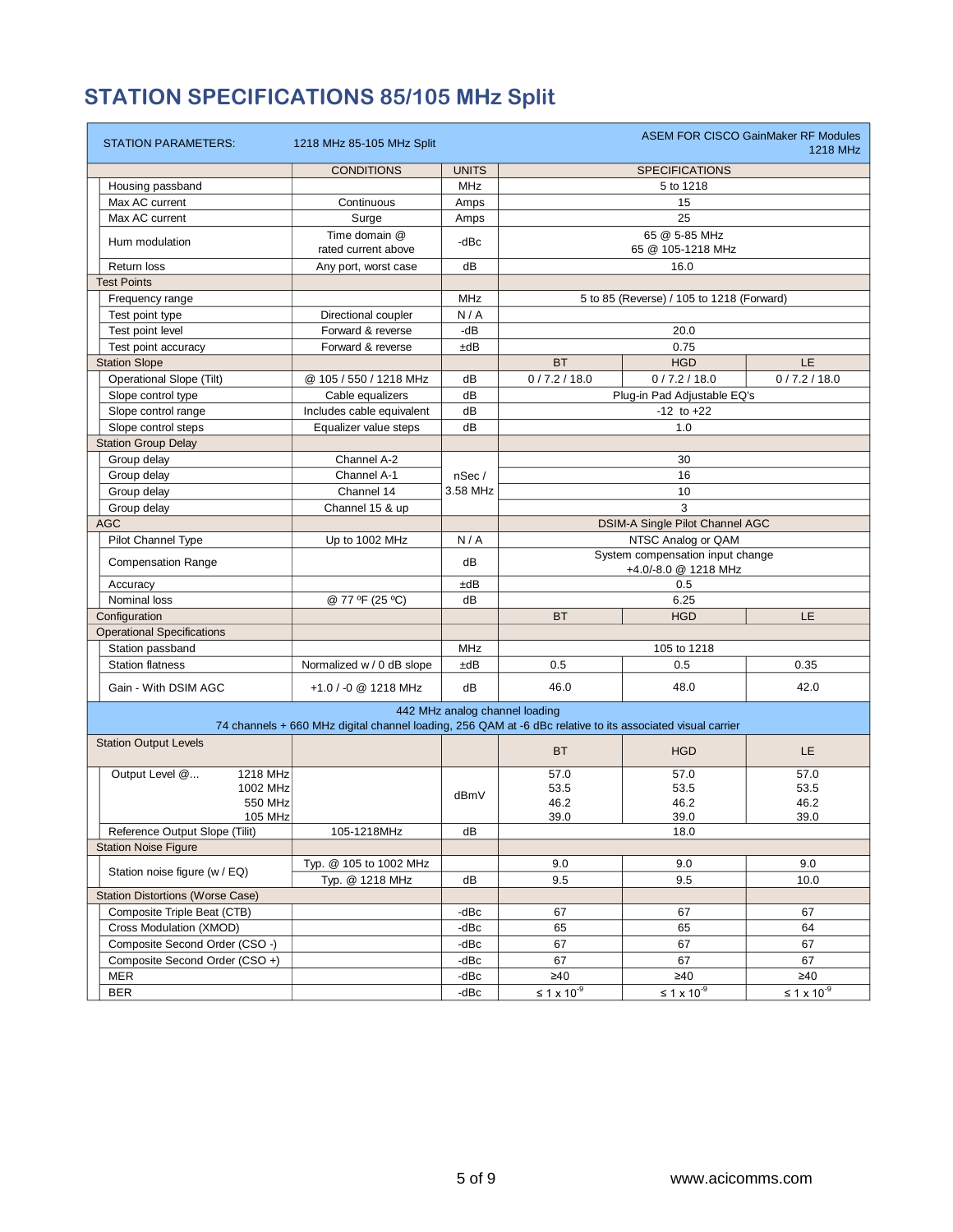## **STATION SPECIFICATIONS 204/258 MHz Split**

| <b>STATION PARAMETERS:</b>         | 1218 MHz 204-258 MHz Split |              | <b>ASEM FOR CISCO GainMaker RF Modules</b><br>1218 MHz |                                            |                         |  |  |  |
|------------------------------------|----------------------------|--------------|--------------------------------------------------------|--------------------------------------------|-------------------------|--|--|--|
|                                    | <b>CONDITIONS</b>          | <b>UNITS</b> |                                                        | <b>SPECIFICATIONS</b>                      |                         |  |  |  |
| Housing passband                   |                            | <b>MHz</b>   |                                                        |                                            |                         |  |  |  |
| Max AC current                     | Continuous                 | Amps         |                                                        | 15                                         |                         |  |  |  |
| Max AC current                     | Surge                      | Amps         |                                                        | 25                                         |                         |  |  |  |
|                                    | Time domain @              |              |                                                        | 65 @ 5-204 MHz                             |                         |  |  |  |
| Hum modulation                     | rated current above        | -dBc         |                                                        | 65 @ 258-1218 MHz                          |                         |  |  |  |
| Return loss                        | Any port, worst case       | dB           |                                                        | 16.0                                       |                         |  |  |  |
| <b>Test Points</b>                 |                            |              |                                                        |                                            |                         |  |  |  |
| Frequency range                    |                            | <b>MHz</b>   |                                                        | 5 to 204 (Reverse) / 258 to 1218 (Forward) |                         |  |  |  |
| Test point type                    | Directional coupler        | N/A          |                                                        |                                            |                         |  |  |  |
| Test point level                   | Forward & reverse          | -dB          |                                                        | 20.0                                       |                         |  |  |  |
| Test point accuracy                | Forward & reverse          | ±dB          |                                                        | 0.75                                       |                         |  |  |  |
| <b>Station Slope</b>               |                            |              | <b>BT</b>                                              | <b>HGD</b>                                 | LE.                     |  |  |  |
| <b>Operational Slope (Tilt)</b>    | @ 258 / 550 / 1218 MHz     | dB           | 0/4.7/15.5                                             | 0/4.7/15.5                                 | 0/4.7/15.5              |  |  |  |
| Slope control type                 | Cable equalizers           | dB           |                                                        | Plug-in Pad Adjustable EQ's                |                         |  |  |  |
| Slope control range                | Includes cable equivalent  | dB           |                                                        | $-12$ to $+22$                             |                         |  |  |  |
| Slope control steps                | Equalizer value steps      | dB           |                                                        | 1.0                                        |                         |  |  |  |
| <b>Station Group Delay</b>         |                            |              |                                                        |                                            |                         |  |  |  |
| Group delay                        | Channel 30                 |              |                                                        | 30                                         |                         |  |  |  |
| Group delay                        | Channel 31                 | nSec/        |                                                        | 16                                         |                         |  |  |  |
| Group delay                        | Channel 32                 | 3.58 MHz     | 10                                                     |                                            |                         |  |  |  |
| Group delay                        | Channel 33 & up            |              |                                                        | 3                                          |                         |  |  |  |
| <b>AGC</b>                         |                            |              |                                                        | DSIM-A Single Pilot Channel AGC            |                         |  |  |  |
| Pilot Channel Type                 | Up to 1002 MHz             | N/A          |                                                        | NTSC Analog or QAM                         |                         |  |  |  |
|                                    |                            | dB           |                                                        | System compensation input change           |                         |  |  |  |
| <b>Compensation Range</b>          |                            |              | +4.0/-8.0 @ 1218 MHz                                   |                                            |                         |  |  |  |
| Accuracy                           |                            | ±dB          | 0.5                                                    |                                            |                         |  |  |  |
| Nominal loss                       | @ 77 ºF (25 °C)            | dB           |                                                        | 6.25                                       |                         |  |  |  |
| Configuration                      |                            |              | <b>BT</b><br><b>HGD</b><br>LE.                         |                                            |                         |  |  |  |
| <b>Operational Specifications</b>  |                            |              |                                                        |                                            |                         |  |  |  |
| Station passband                   |                            | <b>MHz</b>   |                                                        | 258 to 1218                                |                         |  |  |  |
| <b>Station flatness</b>            | Normalized w / 0 dB slope  | ±dB          | 0.5                                                    | 0.5                                        | 0.35                    |  |  |  |
| Gain - With DSIM AGC               | +1.0 / -0 @ 1218 MHz       | dB           | 46.0                                                   | 48.0                                       | 42.0                    |  |  |  |
| <b>Station Output Levels</b>       |                            |              | <b>BT</b>                                              | <b>HGD</b>                                 | LE.                     |  |  |  |
| Output Level @<br>1218 MHz         |                            |              | 57.0                                                   | 57.0                                       | 57.0                    |  |  |  |
| 1002 MHz                           |                            | dBmV         | 53.5                                                   | 53.5                                       | 53.5                    |  |  |  |
| 550 MHz                            |                            |              | 46.2                                                   | 46.2                                       | 46.2                    |  |  |  |
| 105 MHz                            |                            |              | 41.5                                                   | 41.5                                       | 41.5                    |  |  |  |
| Reference Output Slope (Tilit)     | 258-1218MHz                | dB           |                                                        | 15.5                                       |                         |  |  |  |
| <b>Station Noise Figure</b>        |                            |              |                                                        |                                            |                         |  |  |  |
| Station noise figure (w / EQ)      | Typ. @ 258 to 1002 MHz     |              | 9.0                                                    | 9.0                                        | 9.0                     |  |  |  |
|                                    | Typ. @ 1218 MHz            | dB           | 9.5                                                    | 9.5                                        | 10.0                    |  |  |  |
| <b>Station MER/BER Performance</b> |                            |              |                                                        |                                            |                         |  |  |  |
| <b>MER</b>                         |                            | -dBc         | $\geq 40$                                              | $\geq 40$                                  | $\geq 40$               |  |  |  |
| <b>BER</b>                         |                            | -dBc         | $\leq 1 \times 10^{-9}$                                | $\leq 1 \times 10^{-9}$                    | $\leq 1 \times 10^{-9}$ |  |  |  |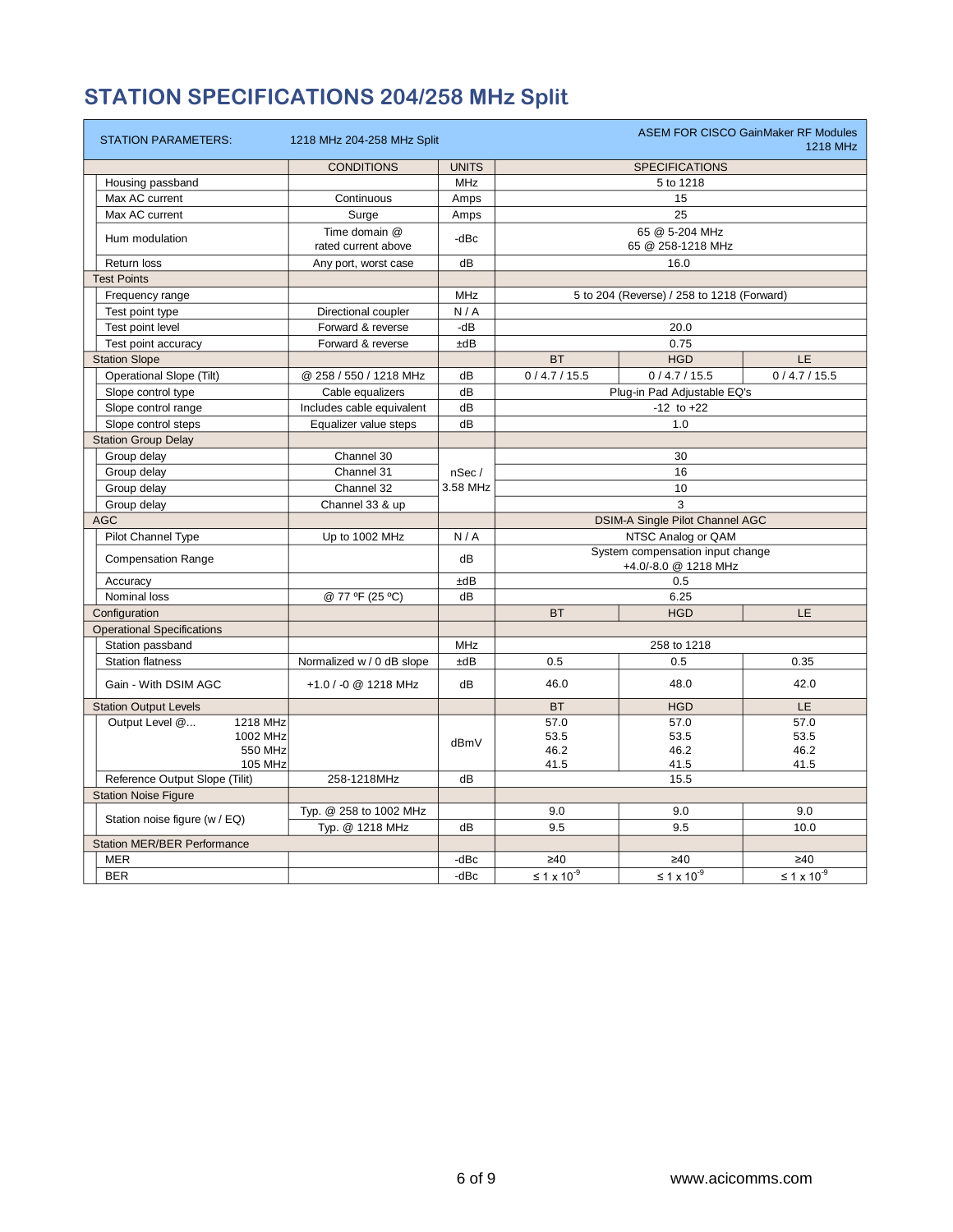## **Reverse Spectrum**

| <b>REVERSE</b><br><b>CONDITIONS</b><br><b>UNITS</b><br><b>SPECIFICATIONS</b><br>Reverse - General<br><b>MHZ</b><br>Station passband<br>5 to 42, 5 to 85, 5 to 204<br><b>Station flatness</b><br>Normalized w / 0 dB slope<br>±dB<br>0.5<br>Reverse - Station Gain<br>Gain<br>+1.0 / -0 @ HF<br>dB<br>28.0<br>Gain control type<br>JXP Plug-in pads<br>Reverse - Station Slope<br>Slope control type<br>N/A<br>Pad Adjustable Eqs<br>Cable equalizers<br>dB<br>Slope control range<br>0 to 15.0<br>dB<br>Slope control steps<br>Equalizer pad value steps<br>1.0<br>Reverse - Station Group Delay<br>Group delay<br>5 MHz<br>45<br>7 MHz<br>16<br>Group delay<br>nSec/<br>10 MHz<br>5<br>Group delay<br>1.5 MHz<br>Group delay<br>35 / 80 / 199 MHz<br>10<br>25<br>Group delay<br>38.5 / 83.5 / 202.5 MHz<br><b>BT</b><br><b>HGD</b><br>LE.<br>Configuration<br><b>Reverse - Station Distortions</b><br>Reference Output Level<br>dBmV<br>42.0<br>42.0<br>42.0<br>NPR at 50 dB CNR at 42 MHz<br>42/53 Split<br>21.0<br>dB<br>21.0<br>24.0<br>NPR at 50 dB CNR at 85 MHz<br>85/105 Split<br>dB<br>18.0<br>18.0<br>21.0<br>NPR at 50 dB CNR at 204 MHz<br>204/258 Split<br>dB<br>12.0<br>12.0<br>17.0<br>Reverse - Noise Figure<br>Noise figure<br>Maximum<br>11.5<br>dB<br>11.5<br>6.0<br>(W/1 dB for input EQ loss)<br><b>Power Requirements:</b><br>Includes reverse & DSIM<br>Max Watts<br>W<br>53.6<br>46.5<br>29.2<br>(Worst case)<br><b>AC Voltage</b><br>Input ranges<br><b>VAC</b><br>45-90<br>Current Draw (with DSIM AGC)<br>@ 45 VAC<br><b>TBD</b><br><b>TBD</b><br><b>TBD</b><br>Α<br>@ 50 VAC<br>Α<br><b>TBD</b><br><b>TBD</b><br><b>TBD</b><br>@ 60 VAC<br>A<br><b>TBD</b><br><b>TBD</b><br><b>TBD</b><br>Maximum<br>@ 70 VAC<br>Α<br><b>TBD</b><br><b>TBD</b><br><b>TBD</b><br>@ 80 VAC<br>A<br><b>TBD</b><br><b>TBD</b><br><b>TBD</b><br>@ 90 VAC<br>A<br><b>TBD</b><br><b>TBD</b><br><b>TBD</b><br>LE.<br><b>BT</b><br><b>HGD</b><br>Weight<br>Weight<br>6.6(3.0)<br>6.6(3.0)<br>4.6(2.1)<br>$\mathsf{lbs.}\left(\mathsf{kg}\right)$<br>Environmental<br>$^{\circ}$ F ( $^{\circ}$ C)<br>$-40$ to $+140$ ( $-40$ to $+60$ )<br>Operating temperature | <b>REVERSE SPECTRUM:</b> |  |  | <b>ASEM FOR CISCO GainMaker RF Modules</b><br>1218 MHz |
|---------------------------------------------------------------------------------------------------------------------------------------------------------------------------------------------------------------------------------------------------------------------------------------------------------------------------------------------------------------------------------------------------------------------------------------------------------------------------------------------------------------------------------------------------------------------------------------------------------------------------------------------------------------------------------------------------------------------------------------------------------------------------------------------------------------------------------------------------------------------------------------------------------------------------------------------------------------------------------------------------------------------------------------------------------------------------------------------------------------------------------------------------------------------------------------------------------------------------------------------------------------------------------------------------------------------------------------------------------------------------------------------------------------------------------------------------------------------------------------------------------------------------------------------------------------------------------------------------------------------------------------------------------------------------------------------------------------------------------------------------------------------------------------------------------------------------------------------------------------------------------------------------------------------------------------------------------------------------------------------------------------------------------------------------------------------------------------------------------------------------------------------------------------------|--------------------------|--|--|--------------------------------------------------------|
|                                                                                                                                                                                                                                                                                                                                                                                                                                                                                                                                                                                                                                                                                                                                                                                                                                                                                                                                                                                                                                                                                                                                                                                                                                                                                                                                                                                                                                                                                                                                                                                                                                                                                                                                                                                                                                                                                                                                                                                                                                                                                                                                                                     |                          |  |  |                                                        |
|                                                                                                                                                                                                                                                                                                                                                                                                                                                                                                                                                                                                                                                                                                                                                                                                                                                                                                                                                                                                                                                                                                                                                                                                                                                                                                                                                                                                                                                                                                                                                                                                                                                                                                                                                                                                                                                                                                                                                                                                                                                                                                                                                                     |                          |  |  |                                                        |
|                                                                                                                                                                                                                                                                                                                                                                                                                                                                                                                                                                                                                                                                                                                                                                                                                                                                                                                                                                                                                                                                                                                                                                                                                                                                                                                                                                                                                                                                                                                                                                                                                                                                                                                                                                                                                                                                                                                                                                                                                                                                                                                                                                     |                          |  |  |                                                        |
|                                                                                                                                                                                                                                                                                                                                                                                                                                                                                                                                                                                                                                                                                                                                                                                                                                                                                                                                                                                                                                                                                                                                                                                                                                                                                                                                                                                                                                                                                                                                                                                                                                                                                                                                                                                                                                                                                                                                                                                                                                                                                                                                                                     |                          |  |  |                                                        |
|                                                                                                                                                                                                                                                                                                                                                                                                                                                                                                                                                                                                                                                                                                                                                                                                                                                                                                                                                                                                                                                                                                                                                                                                                                                                                                                                                                                                                                                                                                                                                                                                                                                                                                                                                                                                                                                                                                                                                                                                                                                                                                                                                                     |                          |  |  |                                                        |
|                                                                                                                                                                                                                                                                                                                                                                                                                                                                                                                                                                                                                                                                                                                                                                                                                                                                                                                                                                                                                                                                                                                                                                                                                                                                                                                                                                                                                                                                                                                                                                                                                                                                                                                                                                                                                                                                                                                                                                                                                                                                                                                                                                     |                          |  |  |                                                        |
|                                                                                                                                                                                                                                                                                                                                                                                                                                                                                                                                                                                                                                                                                                                                                                                                                                                                                                                                                                                                                                                                                                                                                                                                                                                                                                                                                                                                                                                                                                                                                                                                                                                                                                                                                                                                                                                                                                                                                                                                                                                                                                                                                                     |                          |  |  |                                                        |
|                                                                                                                                                                                                                                                                                                                                                                                                                                                                                                                                                                                                                                                                                                                                                                                                                                                                                                                                                                                                                                                                                                                                                                                                                                                                                                                                                                                                                                                                                                                                                                                                                                                                                                                                                                                                                                                                                                                                                                                                                                                                                                                                                                     |                          |  |  |                                                        |
|                                                                                                                                                                                                                                                                                                                                                                                                                                                                                                                                                                                                                                                                                                                                                                                                                                                                                                                                                                                                                                                                                                                                                                                                                                                                                                                                                                                                                                                                                                                                                                                                                                                                                                                                                                                                                                                                                                                                                                                                                                                                                                                                                                     |                          |  |  |                                                        |
|                                                                                                                                                                                                                                                                                                                                                                                                                                                                                                                                                                                                                                                                                                                                                                                                                                                                                                                                                                                                                                                                                                                                                                                                                                                                                                                                                                                                                                                                                                                                                                                                                                                                                                                                                                                                                                                                                                                                                                                                                                                                                                                                                                     |                          |  |  |                                                        |
|                                                                                                                                                                                                                                                                                                                                                                                                                                                                                                                                                                                                                                                                                                                                                                                                                                                                                                                                                                                                                                                                                                                                                                                                                                                                                                                                                                                                                                                                                                                                                                                                                                                                                                                                                                                                                                                                                                                                                                                                                                                                                                                                                                     |                          |  |  |                                                        |
|                                                                                                                                                                                                                                                                                                                                                                                                                                                                                                                                                                                                                                                                                                                                                                                                                                                                                                                                                                                                                                                                                                                                                                                                                                                                                                                                                                                                                                                                                                                                                                                                                                                                                                                                                                                                                                                                                                                                                                                                                                                                                                                                                                     |                          |  |  |                                                        |
|                                                                                                                                                                                                                                                                                                                                                                                                                                                                                                                                                                                                                                                                                                                                                                                                                                                                                                                                                                                                                                                                                                                                                                                                                                                                                                                                                                                                                                                                                                                                                                                                                                                                                                                                                                                                                                                                                                                                                                                                                                                                                                                                                                     |                          |  |  |                                                        |
|                                                                                                                                                                                                                                                                                                                                                                                                                                                                                                                                                                                                                                                                                                                                                                                                                                                                                                                                                                                                                                                                                                                                                                                                                                                                                                                                                                                                                                                                                                                                                                                                                                                                                                                                                                                                                                                                                                                                                                                                                                                                                                                                                                     |                          |  |  |                                                        |
|                                                                                                                                                                                                                                                                                                                                                                                                                                                                                                                                                                                                                                                                                                                                                                                                                                                                                                                                                                                                                                                                                                                                                                                                                                                                                                                                                                                                                                                                                                                                                                                                                                                                                                                                                                                                                                                                                                                                                                                                                                                                                                                                                                     |                          |  |  |                                                        |
|                                                                                                                                                                                                                                                                                                                                                                                                                                                                                                                                                                                                                                                                                                                                                                                                                                                                                                                                                                                                                                                                                                                                                                                                                                                                                                                                                                                                                                                                                                                                                                                                                                                                                                                                                                                                                                                                                                                                                                                                                                                                                                                                                                     |                          |  |  |                                                        |
|                                                                                                                                                                                                                                                                                                                                                                                                                                                                                                                                                                                                                                                                                                                                                                                                                                                                                                                                                                                                                                                                                                                                                                                                                                                                                                                                                                                                                                                                                                                                                                                                                                                                                                                                                                                                                                                                                                                                                                                                                                                                                                                                                                     |                          |  |  |                                                        |
|                                                                                                                                                                                                                                                                                                                                                                                                                                                                                                                                                                                                                                                                                                                                                                                                                                                                                                                                                                                                                                                                                                                                                                                                                                                                                                                                                                                                                                                                                                                                                                                                                                                                                                                                                                                                                                                                                                                                                                                                                                                                                                                                                                     |                          |  |  |                                                        |
|                                                                                                                                                                                                                                                                                                                                                                                                                                                                                                                                                                                                                                                                                                                                                                                                                                                                                                                                                                                                                                                                                                                                                                                                                                                                                                                                                                                                                                                                                                                                                                                                                                                                                                                                                                                                                                                                                                                                                                                                                                                                                                                                                                     |                          |  |  |                                                        |
|                                                                                                                                                                                                                                                                                                                                                                                                                                                                                                                                                                                                                                                                                                                                                                                                                                                                                                                                                                                                                                                                                                                                                                                                                                                                                                                                                                                                                                                                                                                                                                                                                                                                                                                                                                                                                                                                                                                                                                                                                                                                                                                                                                     |                          |  |  |                                                        |
|                                                                                                                                                                                                                                                                                                                                                                                                                                                                                                                                                                                                                                                                                                                                                                                                                                                                                                                                                                                                                                                                                                                                                                                                                                                                                                                                                                                                                                                                                                                                                                                                                                                                                                                                                                                                                                                                                                                                                                                                                                                                                                                                                                     |                          |  |  |                                                        |
|                                                                                                                                                                                                                                                                                                                                                                                                                                                                                                                                                                                                                                                                                                                                                                                                                                                                                                                                                                                                                                                                                                                                                                                                                                                                                                                                                                                                                                                                                                                                                                                                                                                                                                                                                                                                                                                                                                                                                                                                                                                                                                                                                                     |                          |  |  |                                                        |
|                                                                                                                                                                                                                                                                                                                                                                                                                                                                                                                                                                                                                                                                                                                                                                                                                                                                                                                                                                                                                                                                                                                                                                                                                                                                                                                                                                                                                                                                                                                                                                                                                                                                                                                                                                                                                                                                                                                                                                                                                                                                                                                                                                     |                          |  |  |                                                        |
|                                                                                                                                                                                                                                                                                                                                                                                                                                                                                                                                                                                                                                                                                                                                                                                                                                                                                                                                                                                                                                                                                                                                                                                                                                                                                                                                                                                                                                                                                                                                                                                                                                                                                                                                                                                                                                                                                                                                                                                                                                                                                                                                                                     |                          |  |  |                                                        |
|                                                                                                                                                                                                                                                                                                                                                                                                                                                                                                                                                                                                                                                                                                                                                                                                                                                                                                                                                                                                                                                                                                                                                                                                                                                                                                                                                                                                                                                                                                                                                                                                                                                                                                                                                                                                                                                                                                                                                                                                                                                                                                                                                                     |                          |  |  |                                                        |
|                                                                                                                                                                                                                                                                                                                                                                                                                                                                                                                                                                                                                                                                                                                                                                                                                                                                                                                                                                                                                                                                                                                                                                                                                                                                                                                                                                                                                                                                                                                                                                                                                                                                                                                                                                                                                                                                                                                                                                                                                                                                                                                                                                     |                          |  |  |                                                        |
|                                                                                                                                                                                                                                                                                                                                                                                                                                                                                                                                                                                                                                                                                                                                                                                                                                                                                                                                                                                                                                                                                                                                                                                                                                                                                                                                                                                                                                                                                                                                                                                                                                                                                                                                                                                                                                                                                                                                                                                                                                                                                                                                                                     |                          |  |  |                                                        |
|                                                                                                                                                                                                                                                                                                                                                                                                                                                                                                                                                                                                                                                                                                                                                                                                                                                                                                                                                                                                                                                                                                                                                                                                                                                                                                                                                                                                                                                                                                                                                                                                                                                                                                                                                                                                                                                                                                                                                                                                                                                                                                                                                                     |                          |  |  |                                                        |
|                                                                                                                                                                                                                                                                                                                                                                                                                                                                                                                                                                                                                                                                                                                                                                                                                                                                                                                                                                                                                                                                                                                                                                                                                                                                                                                                                                                                                                                                                                                                                                                                                                                                                                                                                                                                                                                                                                                                                                                                                                                                                                                                                                     |                          |  |  |                                                        |
|                                                                                                                                                                                                                                                                                                                                                                                                                                                                                                                                                                                                                                                                                                                                                                                                                                                                                                                                                                                                                                                                                                                                                                                                                                                                                                                                                                                                                                                                                                                                                                                                                                                                                                                                                                                                                                                                                                                                                                                                                                                                                                                                                                     |                          |  |  |                                                        |
|                                                                                                                                                                                                                                                                                                                                                                                                                                                                                                                                                                                                                                                                                                                                                                                                                                                                                                                                                                                                                                                                                                                                                                                                                                                                                                                                                                                                                                                                                                                                                                                                                                                                                                                                                                                                                                                                                                                                                                                                                                                                                                                                                                     |                          |  |  |                                                        |
|                                                                                                                                                                                                                                                                                                                                                                                                                                                                                                                                                                                                                                                                                                                                                                                                                                                                                                                                                                                                                                                                                                                                                                                                                                                                                                                                                                                                                                                                                                                                                                                                                                                                                                                                                                                                                                                                                                                                                                                                                                                                                                                                                                     |                          |  |  |                                                        |
|                                                                                                                                                                                                                                                                                                                                                                                                                                                                                                                                                                                                                                                                                                                                                                                                                                                                                                                                                                                                                                                                                                                                                                                                                                                                                                                                                                                                                                                                                                                                                                                                                                                                                                                                                                                                                                                                                                                                                                                                                                                                                                                                                                     |                          |  |  |                                                        |
|                                                                                                                                                                                                                                                                                                                                                                                                                                                                                                                                                                                                                                                                                                                                                                                                                                                                                                                                                                                                                                                                                                                                                                                                                                                                                                                                                                                                                                                                                                                                                                                                                                                                                                                                                                                                                                                                                                                                                                                                                                                                                                                                                                     |                          |  |  |                                                        |
|                                                                                                                                                                                                                                                                                                                                                                                                                                                                                                                                                                                                                                                                                                                                                                                                                                                                                                                                                                                                                                                                                                                                                                                                                                                                                                                                                                                                                                                                                                                                                                                                                                                                                                                                                                                                                                                                                                                                                                                                                                                                                                                                                                     |                          |  |  |                                                        |
|                                                                                                                                                                                                                                                                                                                                                                                                                                                                                                                                                                                                                                                                                                                                                                                                                                                                                                                                                                                                                                                                                                                                                                                                                                                                                                                                                                                                                                                                                                                                                                                                                                                                                                                                                                                                                                                                                                                                                                                                                                                                                                                                                                     |                          |  |  |                                                        |
|                                                                                                                                                                                                                                                                                                                                                                                                                                                                                                                                                                                                                                                                                                                                                                                                                                                                                                                                                                                                                                                                                                                                                                                                                                                                                                                                                                                                                                                                                                                                                                                                                                                                                                                                                                                                                                                                                                                                                                                                                                                                                                                                                                     |                          |  |  |                                                        |
|                                                                                                                                                                                                                                                                                                                                                                                                                                                                                                                                                                                                                                                                                                                                                                                                                                                                                                                                                                                                                                                                                                                                                                                                                                                                                                                                                                                                                                                                                                                                                                                                                                                                                                                                                                                                                                                                                                                                                                                                                                                                                                                                                                     |                          |  |  |                                                        |
|                                                                                                                                                                                                                                                                                                                                                                                                                                                                                                                                                                                                                                                                                                                                                                                                                                                                                                                                                                                                                                                                                                                                                                                                                                                                                                                                                                                                                                                                                                                                                                                                                                                                                                                                                                                                                                                                                                                                                                                                                                                                                                                                                                     |                          |  |  |                                                        |
|                                                                                                                                                                                                                                                                                                                                                                                                                                                                                                                                                                                                                                                                                                                                                                                                                                                                                                                                                                                                                                                                                                                                                                                                                                                                                                                                                                                                                                                                                                                                                                                                                                                                                                                                                                                                                                                                                                                                                                                                                                                                                                                                                                     |                          |  |  |                                                        |
|                                                                                                                                                                                                                                                                                                                                                                                                                                                                                                                                                                                                                                                                                                                                                                                                                                                                                                                                                                                                                                                                                                                                                                                                                                                                                                                                                                                                                                                                                                                                                                                                                                                                                                                                                                                                                                                                                                                                                                                                                                                                                                                                                                     |                          |  |  |                                                        |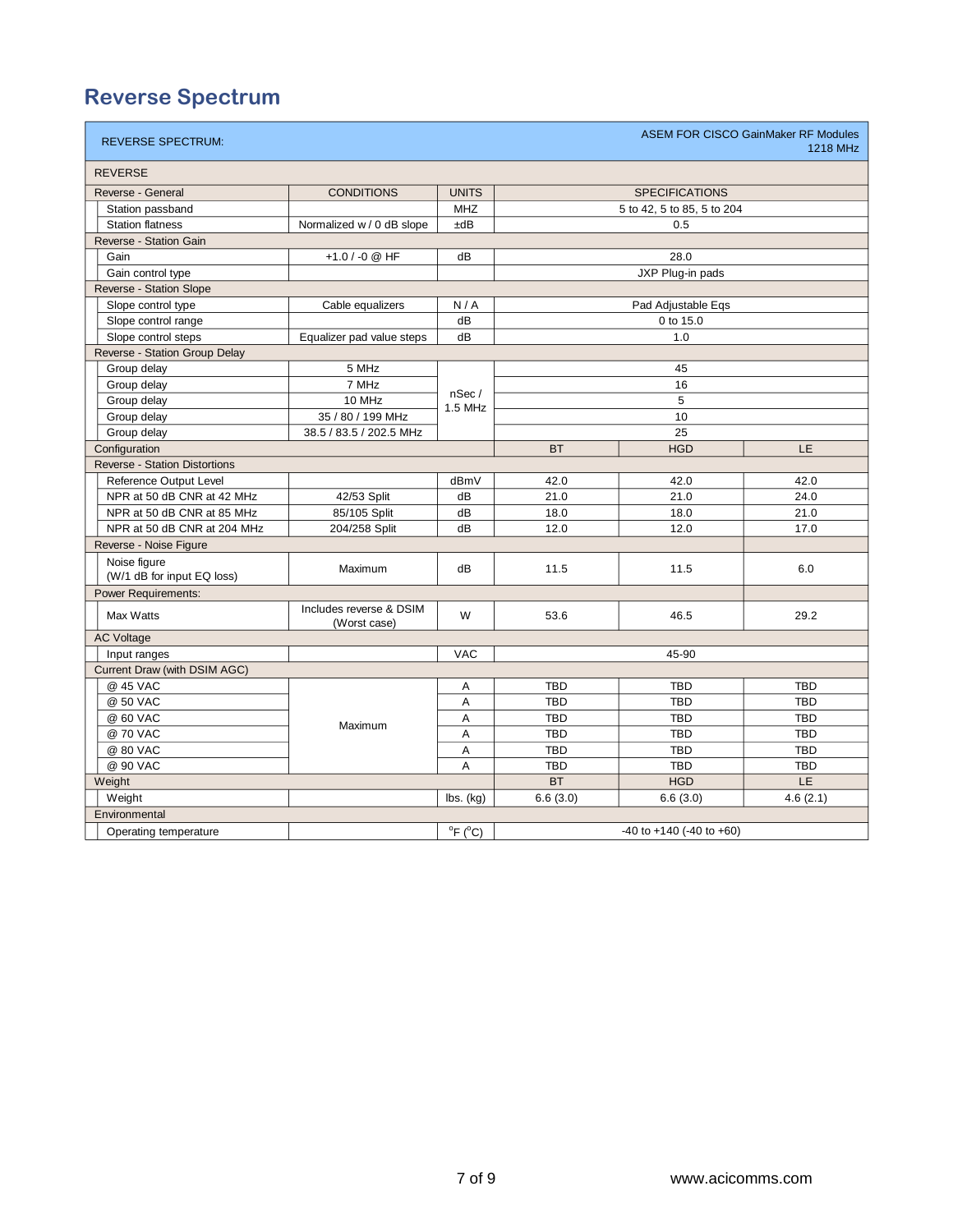### **Accessory Ordering Information:**

The ASEM Cisco ordering matrix provides the part number information to order the configured stations. This page contains the ordering information for the required accessories that will be needed to make the stations functional in the field or the optional accessories that can be ordered separately.

#### *Required Accessories*

| Description                                                                                                                                                                             | <b>Part Numbers</b><br>(Where $XX.X = dB$ value) |
|-----------------------------------------------------------------------------------------------------------------------------------------------------------------------------------------|--------------------------------------------------|
| JXP style attenuator pads<br>• 1 Required for forward input<br>• 1 Required for reverse output<br>• 1 Required for forward input Equalizer<br>• 1 Required for reverse output Equalizer | $JXP138-XX$ (0 to 20 dB in 0.5 dB steps)         |

#### *Optional Accessories*

| Description                                                               | <b>Part Numbers</b>                                                                                                  |
|---------------------------------------------------------------------------|----------------------------------------------------------------------------------------------------------------------|
| Digital Station Intelligence Manager - Single Pilot AGC Module            | DSIM-A-MDL-1201                                                                                                      |
| Digital Station Intelligence Manager - Controller                         | DSCT-xxx-yyy<br>$xxx =$ Pilot Channel Number<br>$yy =$ Channel Type<br>IRC = Analog IRC Spacing /DIG = Digital / QAM |
| DSIM Bluetooth Dongle Apple iOS or android                                | DSIM-DONGLE-02                                                                                                       |
| Cable assembly DSIM adaptor to connect controller                         | 240330-01                                                                                                            |
| Pad Adjustable Equalizer 0-22 dB                                          | AEQ1.2G                                                                                                              |
| Pad Adjustable Cable Equivalent Equalizers 0-12 dB                        | ACEQ1.2G                                                                                                             |
| Pad Adjustable Reverse Equalizers<br>5-42, 85 and 204 MHz 0-12 dB (5 Pin) | AREOPE42<br>AREOPE85<br>AREQPE204                                                                                    |
| Cisco HGD DC/SP3<br>For AUX 1 & 2                                         | SDA1.2-SPLT<br>SDA1.2-DC8<br>SDA1.2-DC10<br>SDA1.2-DC12                                                              |
| Test Probe (5.5" Long)                                                    | 100685-01                                                                                                            |
| Test Probe $(1.57" / 4$ cm Long)                                          | TP-7504                                                                                                              |
| <b>HSG-SA-TB</b>                                                          | Cisco GainMaker Compatible Trunk Housing                                                                             |
| <b>HSG-SA-LE</b>                                                          | Cisco GainMaker Compatible Line Extender Housing                                                                     |

#### *Frequency Split Field Conversion Kits*

| Description                                       | <b>Part Numbers</b> |
|---------------------------------------------------|---------------------|
| Split Conversion Kit, 85/105 ASEM CISCO LE 1.2G   | 120623-01           |
| Split Conversion Kit, 85/105 ASEM CISCO HGD 1.2G  | 120624-01           |
| Split Conversion Kit, 85/105 ASEM CISCO BT 1.2G   | 120625-01           |
| Split Conversion Kit, 85/105 ASEM CISCO UBT 1.2G  | 120626-01           |
| Split Conversion Kit, 204/258 ASEM CISCO LE 1.2G  | 120627-01           |
| Split Conversion Kit, 204/258 ASEM CISCO HGD 1.2G | 120628-01           |
| Split Conversion Kit, 204/258 ASEM CISCO BT 1.2G  | 120629-01           |
| Split Conversion Kit, 204/258 ASEM CISCO UBT 1.2G | 120630-01           |